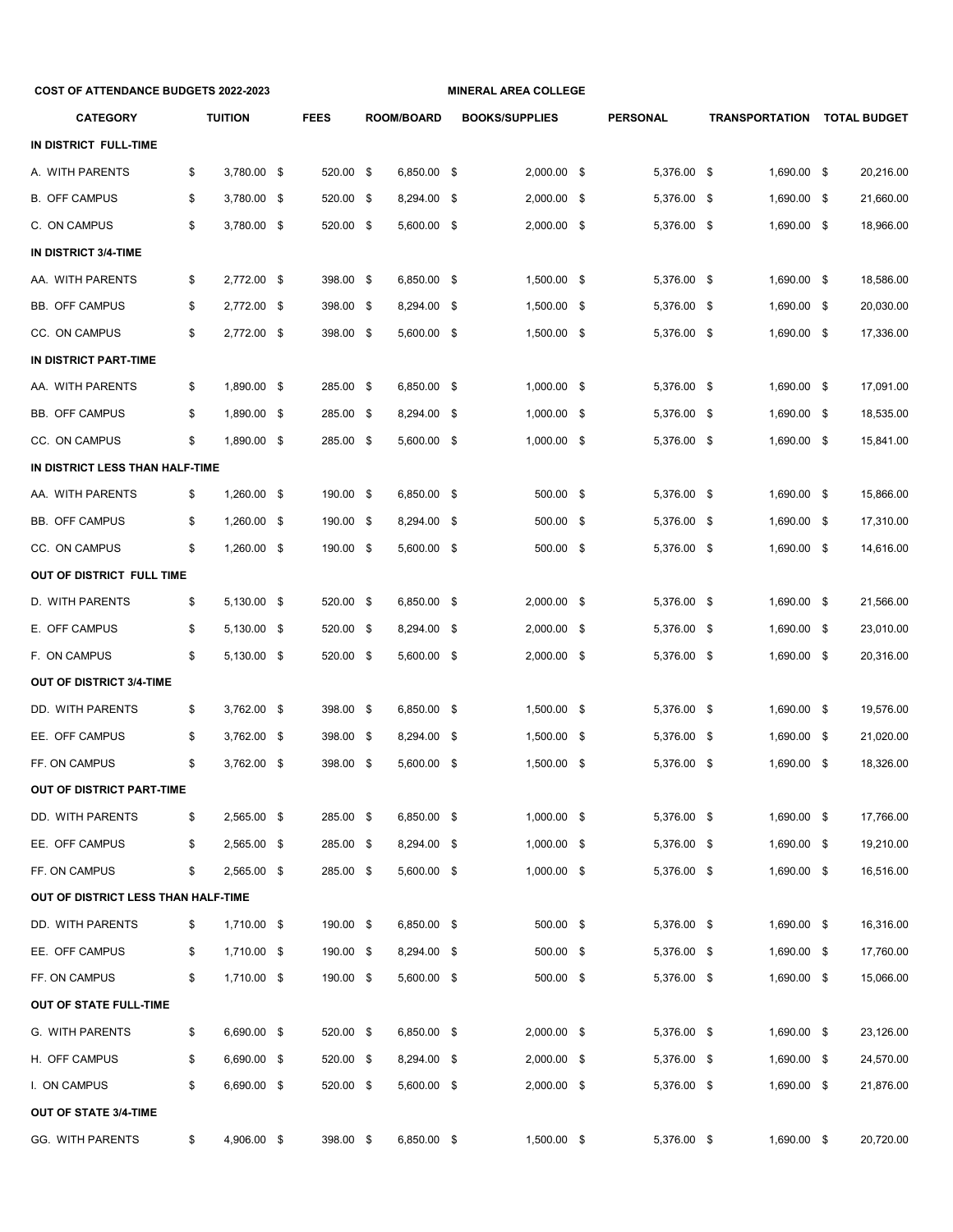| HH. OFF CAMPUS                          | \$ | 4,906.00 \$  |     | 398.00 \$   |  | 8,294.00 \$ |  | 1,500.00 \$   |  | 5,376.00 \$ |  | 1,690.00 \$ |  | 22,164.00 |
|-----------------------------------------|----|--------------|-----|-------------|--|-------------|--|---------------|--|-------------|--|-------------|--|-----------|
| II. ON CAMPUS                           | \$ | 4,906.00 \$  |     | 398.00 \$   |  | 5,600.00 \$ |  | 1,500.00 \$   |  | 5,376.00 \$ |  | 1,690.00 \$ |  | 19,470.00 |
| <b>OUT OF STATE PART-TIME</b>           |    |              |     |             |  |             |  |               |  |             |  |             |  |           |
| GG. WITH PARENTS                        | \$ | 3,345.00 \$  |     | 285.00 \$   |  | 6,850.00 \$ |  | 1,000.00 \$   |  | 5,376.00 \$ |  | 1,690.00 \$ |  | 18,546.00 |
| HH. OFF CAMPUS                          | \$ | 3,345.00 \$  |     | 285.00 \$   |  | 8,294.00 \$ |  | $1,000.00$ \$ |  | 5,376.00 \$ |  | 1,690.00 \$ |  | 19,990.00 |
| II. ON CAMPUS                           | \$ | 3,345.00 \$  |     | 285.00 \$   |  | 5,600.00 \$ |  | 1,000.00 \$   |  | 5,376.00 \$ |  | 1,690.00 \$ |  | 17,296.00 |
| OUT OF STATE LESS THAN HALF-TIME        |    |              |     |             |  |             |  |               |  |             |  |             |  |           |
| <b>GG. WITH PARENTS</b>                 | \$ | 2,230.00 \$  |     | 190.00 \$   |  | 6,850.00 \$ |  | 500.00 \$     |  | 5,376.00 \$ |  | 1,690.00 \$ |  | 16,836.00 |
| HH. OFF CAMPUS                          | \$ | 2,230.00 \$  |     | 190.00 \$   |  | 8,294.00 \$ |  | 500.00 \$     |  | 5,376.00 \$ |  | 1,690.00 \$ |  | 18,280.00 |
| II. ON CAMPUS                           | \$ | 2,230.00 \$  |     | 190.00 \$   |  | 5,600.00 \$ |  | 500.00 \$     |  | 5,376.00 \$ |  | 1,690.00 \$ |  | 15,586.00 |
| LPN IN DISTRICT                         |    |              |     |             |  |             |  |               |  |             |  |             |  |           |
| J. WITH PARENTS                         | \$ | 8,845.00 \$  |     | 3,315.00 \$ |  | 6,850.00 \$ |  | 4,268.00 \$   |  | 5,376.00 \$ |  | 1,690.00 \$ |  | 30,344.00 |
| K. OFF CAMPUS                           | \$ | 8,845.00     | -\$ | 3,315.00 \$ |  | 8,294.00 \$ |  | 4,268.00 \$   |  | 5,376.00 \$ |  | 1,690.00 \$ |  | 31,788.00 |
| L. ON CAMPUS                            | \$ | 8,845.00 \$  |     | 3,315.00 \$ |  | 5,600.00 \$ |  | 4,268.00 \$   |  | 5,376.00 \$ |  | 1,690.00 \$ |  | 29,094.00 |
| LPN OUT OF DISTRICT                     |    |              |     |             |  |             |  |               |  |             |  |             |  |           |
| M. WITH PARENTS                         | \$ | 11,440.00 \$ |     | 3,315.00 \$ |  | 6,850.00 \$ |  | 4,268.00 \$   |  | 5,376.00 \$ |  | 1,690.00 \$ |  | 32.939.00 |
| N. OFF CAMPUS                           | \$ | 11,440.00    | -\$ | 3,315.00 \$ |  | 8,294.00 \$ |  | 4,268.00 \$   |  | 5,376.00 \$ |  | 1,690.00 \$ |  | 34,383.00 |
| O. ON CAMPUS                            | \$ | 11,440.00 \$ |     | 3,315.00 \$ |  | 5,600.00 \$ |  | 4,268.00 \$   |  | 5,376.00 \$ |  | 1,690.00 \$ |  | 31,689.00 |
| <b>ASSOC DEGREE NUR IN DIST. YEAR 1</b> |    |              |     |             |  |             |  |               |  |             |  |             |  |           |
| S. WITH PARENTS                         | \$ | 5,900.00 \$  |     | 1,480.00 \$ |  | 6,850.00 \$ |  | 3,456.00 \$   |  | 5,376.00 \$ |  | 1,690.00 \$ |  | 24,752.00 |
| T. OFF CAMPUS                           | \$ | 5,900.00 \$  |     | 1,480.00 \$ |  | 8,294.00 \$ |  | 3,456.00 \$   |  | 5,376.00 \$ |  | 1,690.00 \$ |  | 26,196.00 |
| U. ON CAMPUS                            | \$ | 5,900.00 \$  |     | 1,480.00 \$ |  | 5,600.00 \$ |  | 3,456.00 \$   |  | 5,376.00 \$ |  | 1,690.00 \$ |  | 23,502.00 |
| ASSOC DEGREE NUR OUT OF DIST. YEAR 1    |    |              |     |             |  |             |  |               |  |             |  |             |  |           |
| V. WITH PARENTS                         | \$ | 7,700.00 \$  |     | 1,480.00 \$ |  | 6,850.00 \$ |  | $3,456.00$ \$ |  | 5,376.00 \$ |  | 1,690.00 \$ |  | 26,552.00 |
| W. OFF CAMPUS                           | \$ | 7,700.00     | -\$ | 1,480.00 \$ |  | 8,294.00 \$ |  | 3,456.00 \$   |  | 5,376.00 \$ |  | 1,690.00 \$ |  | 27,996.00 |
| X. ON CAMPUS                            | \$ | 7,700.00 \$  |     | 1,480.00 \$ |  | 5,600.00 \$ |  | 3,456.00 \$   |  | 5,376.00 \$ |  | 1,690.00 \$ |  | 25,302.00 |
| ASSOC DEGREE NUR IN DIST. YEAR 2        |    |              |     |             |  |             |  |               |  |             |  |             |  |           |
| S. WITH PARENTS                         | \$ | 5,455.00 \$  |     | 2,065.00 \$ |  | 6,850.00 \$ |  | 3,253.00 \$   |  | 5,376.00 \$ |  | 1,690.00 \$ |  | 24,689.00 |
| T. OFF CAMPUS                           | \$ | 5,455.00 \$  |     | 2,065.00 \$ |  | 8,294.00 \$ |  | $3,253.00$ \$ |  | 5,376.00 \$ |  | 1,690.00 \$ |  | 26,133.00 |
| U. ON CAMPUS                            | \$ | 5,455.00 \$  |     | 2,065.00 \$ |  | 5,600.00 \$ |  | 3,253.00 \$   |  | 5,376.00 \$ |  | 1,690.00 \$ |  | 23,439.00 |
| ASSOC DEGREE NUR OUT OF DIST. YEAR 2    |    |              |     |             |  |             |  |               |  |             |  |             |  |           |
| V. WITH PARENTS                         | \$ | 6,985.00 \$  |     | 2,065.00 \$ |  | 6,850.00 \$ |  | $3,253.00$ \$ |  | 5,376.00 \$ |  | 1,690.00 \$ |  | 26,219.00 |
| W. OFF CAMPUS                           | \$ | 6,985.00 \$  |     | 2,065.00 \$ |  | 8,294.00 \$ |  | 3,253.00 \$   |  | 5,376.00 \$ |  | 1,690.00 \$ |  | 27,663.00 |
| X. ON CAMPUS                            | \$ | 6,985.00 \$  |     | 2,065.00 \$ |  | 5,600.00 \$ |  | 3,253.00 \$   |  | 5,376.00 \$ |  | 1,690.00 \$ |  | 24,969.00 |
| 1000 HR POL ACAD                        |    |              |     |             |  |             |  |               |  |             |  |             |  |           |
| <b>BB. WITH PARENTS</b>                 | \$ | 6,700.00 \$  |     | 500.00 \$   |  | 6,850.00 \$ |  | 930.00 \$     |  | 5,376.00 \$ |  | 1,690.00 \$ |  | 22,046.00 |
| CC. OFF CAMPUS                          | \$ | 6,700.00 \$  |     | 500.00 \$   |  | 8,294.00 \$ |  | 930.00 \$     |  | 5,376.00 \$ |  | 1,690.00 \$ |  | 23,490.00 |
| DD. ON CAMPUS                           | \$ | 6,700.00 \$  |     | 500.00 \$   |  | 5,600.00 \$ |  | 930.00 \$     |  | 5,376.00 \$ |  | 1,690.00 \$ |  | 20,796.00 |
| <b>INTERNATIONAL STUDENTS*</b>          |    |              |     |             |  |             |  |               |  |             |  |             |  |           |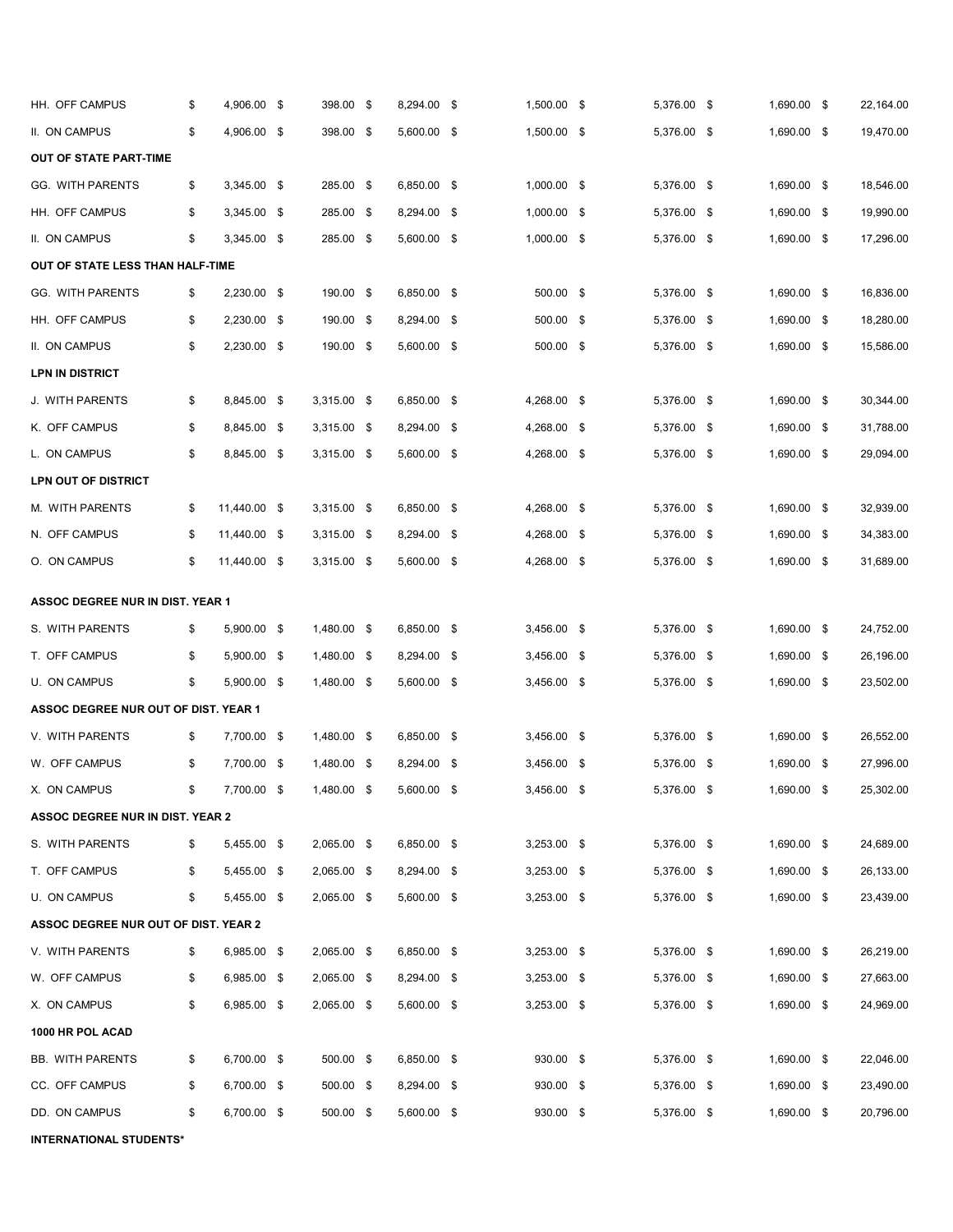| WITH PARENTS | \$7,050,00 | \$520.00 \$ | 6.850.00 | $2.000.00$ \$ | 5.376.00 \$ | 1.690.00 | 23.486.00 |
|--------------|------------|-------------|----------|---------------|-------------|----------|-----------|
| OFF CAMPUS   | \$7,050,00 | \$520.00 \$ | 8.294.00 | $2,000.00$ \$ | 5.376.00 \$ | 1.690.00 | 24.930.00 |
| ON CAMPUS    | \$7,050,00 | \$520.00 \$ | 5.600.00 | $2.000.00$ \$ | 5.376.00 \$ | 1.690.00 | 22.236.00 |

## NOTES:

#### Average Costs of Attendance Used in Budget Calculations

#### TUITION

FT Tuition figures are based upon 30 sem hrs per yr TFT Tuition figures are based upon 75% of FT Tuition figures. HT Tuition figures are based upon 50% of FT Tuition figures. LTHT Tuition Figures are based upon 25% of FT Tuition Figures

In-District Tuition (\$126.00 X 30 hrs=\$3780.00) Out-District Tuition (\$171.00 X 30 hrs=\$5130.00) Out of State Tuition (\$223.00 X 30=\$6690.00) International Tuition (\$235.00 X 30=\$7050.00)

### \*No Part-time Budget for International Students They Must be Full Time\*

#### FEES

FT Fee Figures are based upon 30 sem hrs per year X \$9.00 Student Support Fee + \$200.00/year Course\_Web Fees + \$50.00 Campus Security Fee TFT Fee Figures are based upon 22 sem hrs per year X \$9.00 Student Support Fee + \$150.00/year Course\_Web Fees + \$50.00 Campus Security Fee HT Fee Figures are based upon 15 sem hrs per year X \$9.00 Student Support Fee + \$100.00/year Course\_Web Fees + \$50.00 Campus Security Fee LTHT Fee Figures are based upon 10 sem hrs per year X \$9.00 Student Support Fee + \$50.00/year Course\_Web Fees + \$50.00 Campus Security Fee

#### ROOM/BOARD

On Campus Room/Board - Use figures based upon 2 bedroom unit/15 week meal plan.

Off Campus Room/Board -Use Figures from College Board Midwest Living Expense Budget 9 Month Low Budget \$15360.00 (Housing 54%)

Living w/Parents Room/Board Figures Derived from information at the Living Wage Calculation for St. Francois County Typical Expenses - Housing 1 Adult w 1 Child Plus Food for 1 Chilc 7608+3246=9133 /12-761\*9 = 6849.5

#### BOOKS/SUPPLIES

FT Books/Supplies figures are based upon information obtained from MAC Bookstore Manager. TFT Books/Supplies figures are based upon75% of FT Books/Supplies figures.

HT Books/Supplies figures are based upon 50% of FT Books/Supplies figures. LTHT Books/Supplies figures are based upon 25% of FT Books/Supplies figures.

## PESONAL

Personal Expense - Use Figures from College Board Midwest Living Expense Budget 9 Month Low Budget \$15360.00 (Misc. 35%)

#### TRANSPORTATION

Transportation Expense - Use Figures from College Board Midwest Living Expense Budget 9 Month Low Budget \$15360.00 (Transportation 11%')

### LPN figures are based upon 60 hours (use LPN Cost Sheet for Option B Program).

## LPN TUITION

LPN In-District Tuition LPN Out-District Tuition LPN Out of State Tuition

#### LPN FEES

# BOOKS/SUPPLIES

Associate Degree Nursing Year 1 and Year 2 are based upon information received from the Allied Health Department Annually.

### ASSOC DEGREE NUR TUITION

Assoc Degree Nur Yr 1 In-District Tuition Assoc Degree Nur Yr 1 Out-District Tuition Assoc Degree Nur Yr 1 Out of State Tuition

Assoc Degree Nur Yr 2 In-District Tuition Assoc Degree Nur Yr 2 Out-District Tuition Assoc Degree Nur Yr 2 Out of State Tuition